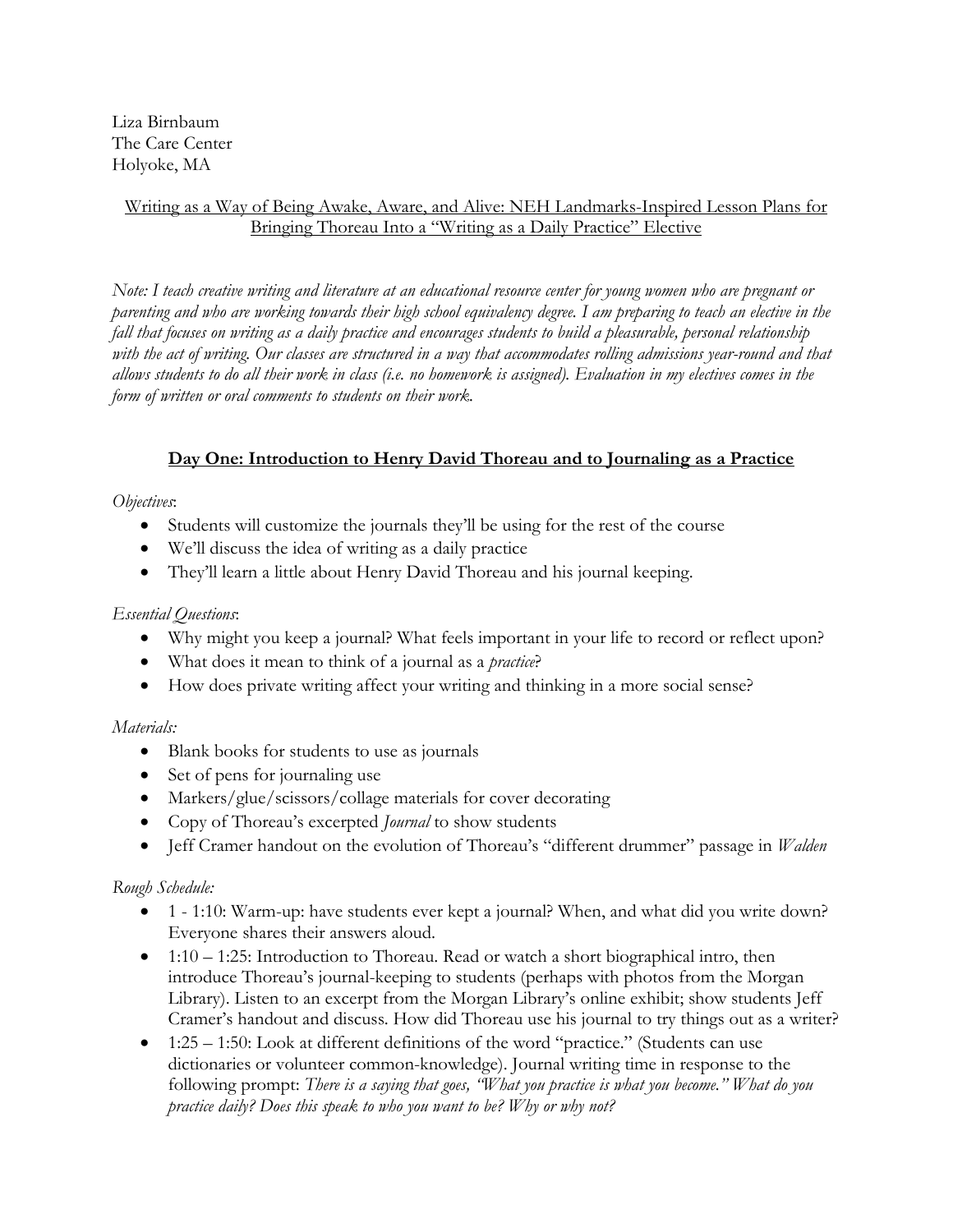$\bullet$  1:50 – 2:15: Journal decorating and clean-up time.

#### *Learning Assessment:*

 Students can elect to receive feedback from me ("open-journal") or to simply visually demonstrate that they are using the journal ("closed-journal").

#### \*\*\*\*\*

## **Day Two: Journaling as a Way to Notice More**

#### *Objectives*:

- Students will begin to consider what impact an environment may have on one's thinking, and vice versa
- We'll introduce the concepts of close observation and reflection
- We'll think about nature writing as a genre and what it offers us as readers and writers

 $\bullet$ 

#### *Essential Questions*:

- What does it mean to you to closely observe your surroundings? What tools do you use to do so, and what challenges do you face?
- What do we gain from noticing small things about what's around us?
- How can we use the physical or external world to understand ourselves?

#### *Materials:*

- Student journals
- Set of pens for journaling use
- *Journal* excerpts to share
- Close noticing handouts

#### *Rough Schedule:*

- 1 1:20: Drive to Arcadia Wildlife Sanctuary.
- 1:20 1:25: Reading aloud of one or two excerpts from Thoreau's *Journal.*
- 1:25 1:45: Independent exploration and writing based on one of two handouts: sensory prompts or object-specific description (or free exploratory writing).
- 1:45-1:55: Reconvene and writing in response to two short prompts: 1) *After spending some time quietly noticing the outside world, what do you notice about your own feelings and mental state? 2) How would this process have been the same if you had been at the Care Center? Where would you like to try this experiment?*
- 1:55 2:15: Return to the Care Center by van.

#### *Learning Assessment:*

- Students who want to share their written or verbal reflections will have an opportunity to do so.
- Students can elect to receive feedback from me ("open-journal") or to simply visually demonstrate that they are using the journal ("closed-journal").